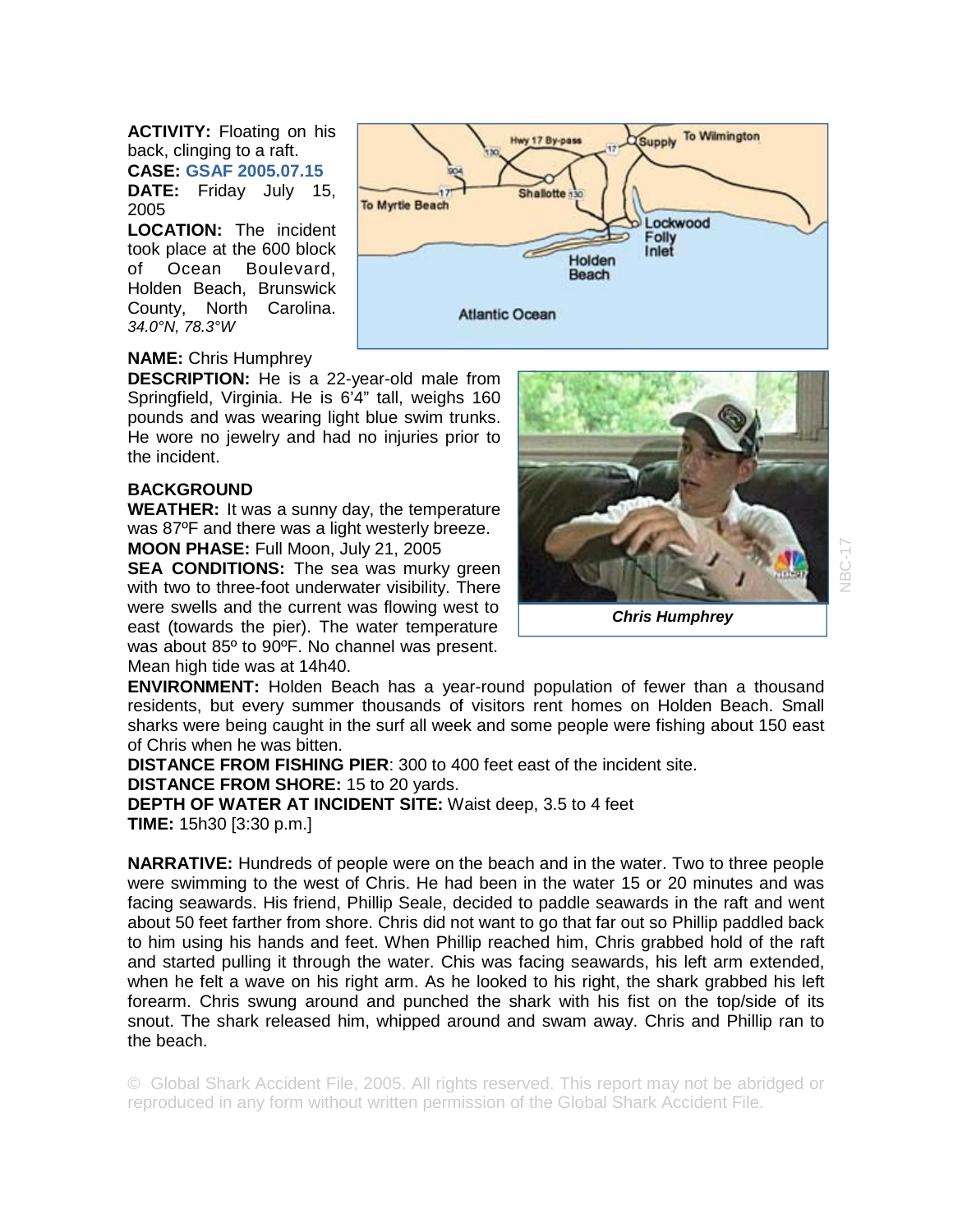**INJURY:** Chris' left forearm arm was bitten by the shark. There was a laceration on the ventral surface of the left forearm and another from the base of the palm to the thumb, and crescent-shaped series of puncture wound. There were also a crescent of puncture wounds on the dorsal surface of the forearm. One tendon was torn and the radial nerve was damaged.

**FIRST AID:** Chris returned to the beach house where his family was staying. He washed the wounds with a hose at the house. Fifteen minutes later, EMS arrived and dressed the wounds with gauze bandages.. He was transported to the hospital by ambulance, arriving there 45 minutes after he was bitten by the shark. Chris began feeling pain when he arrived at the hospital..



**TREATMENT:** The teen was given Vicodin when he

arrived at Brunswick Community Hospital. His wound was surgically repaired and the shark's teeth removed from his arm. He was released from the hospital Saturday or Sunday morning. Following his release, he was treated by Dr. Mark Evans in Virginia.

**SPECIES INVOLVED:** Phillip saw the shark as it bit Chris and reported that the shark was 4.5 to 5 feet in length. Tooth fragments were also recovered from Chris arm.

**SOURCES:** NBC News, http://www.nbc17.com/news/4736620/detail.html - and http://www.nbc17.com/news/4736620/detail.html?rss=tri&psp=news WIS10, http://www.wistv.com/Global/story.asp?S=3604935&nav=0RaPcEpo

## **CASE INVESTIGATOR:** Clay Creswell, Global Shark Accident File

© Global Shark Accident File, 2005. All rights reserved. This report may not be abridged or reproduced in any form without written permission of the Global Shark Accident File.